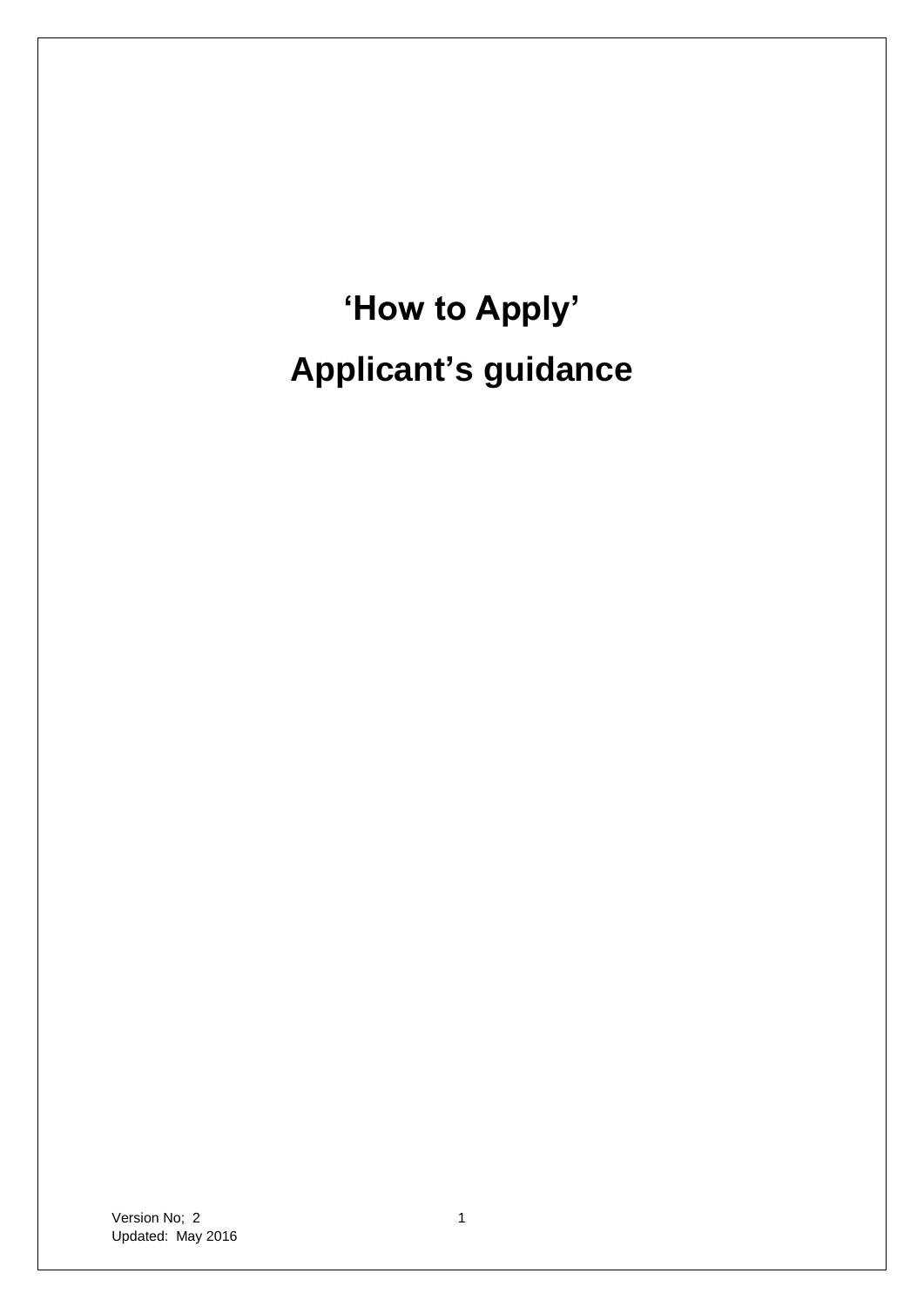## **Contents**

| Equal opportunities and sensitive information 11 |  |
|--------------------------------------------------|--|
|                                                  |  |
|                                                  |  |
|                                                  |  |
|                                                  |  |
|                                                  |  |
|                                                  |  |
|                                                  |  |
|                                                  |  |
|                                                  |  |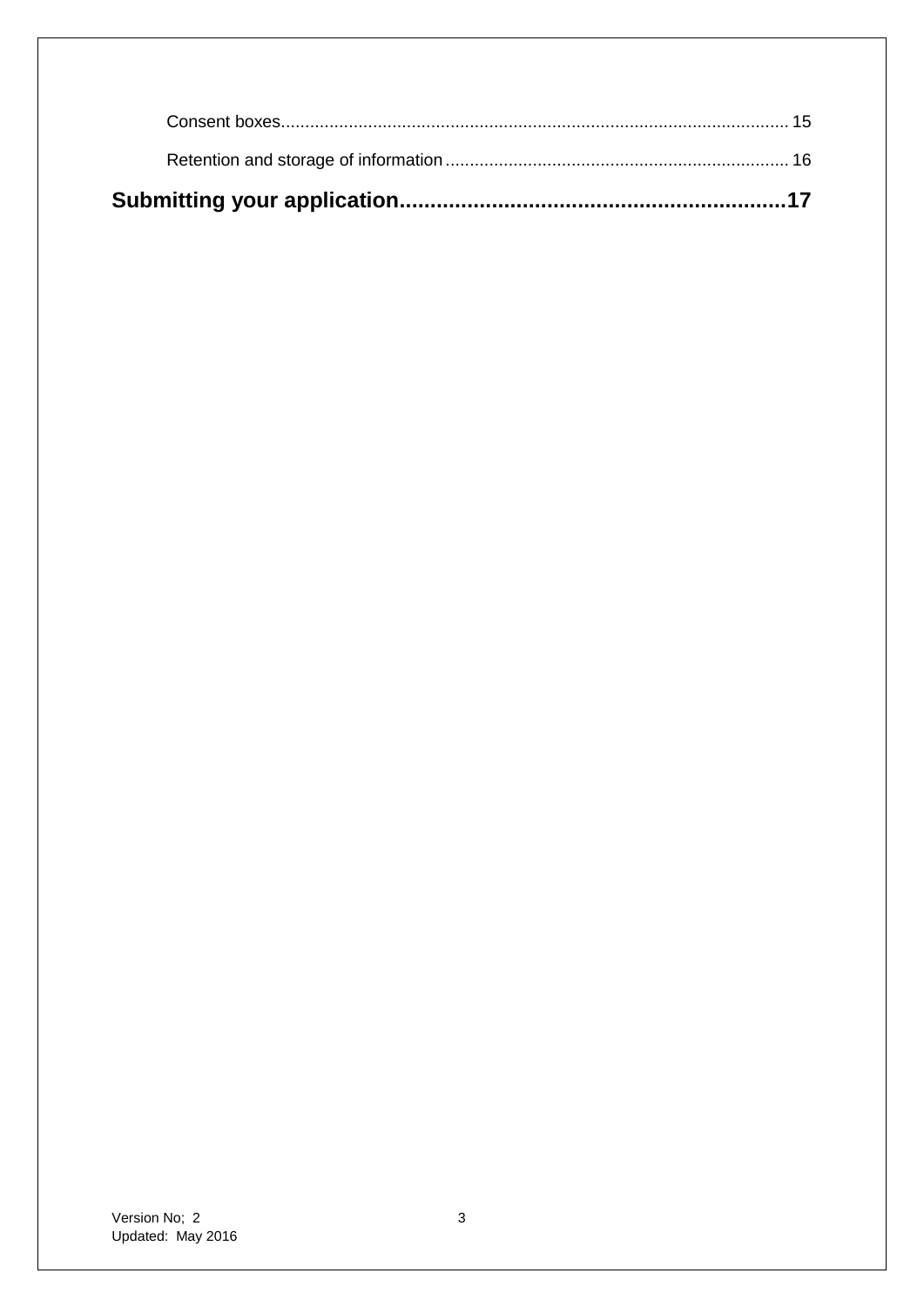# **Applicant guidance notes**

#### <span id="page-3-0"></span>**Introduction**

Thank you for your interest in working with us. You are important to us and we want you to make the most of your job application. We have put this guide together to help you complete an online application, so please read it carefully before beginning.

#### Equality Statement

We:

- value diversity
- challenge all forms of unfairness
- aim to promote self-confident and harmonious communities
- place fairness and inclusion at the heart of our strategies and services.

To achieve this we will develop targets that will help us to:

- reduce social, economic and educational disadvantage
- move towards a more representative workforce and councillor body.

We will:

- listen to our customers and communities and not make assumptions on their part
- use our procurement, commissioning and grant-giving practices to promote fairness and diversity

#### Equality of information

All applicants will receive the same information about the job and if a contact person is given, all applicants are invited to phone for an informal discussion about the job prior to applying for it. This may help you decide if you meet all the criteria and whether you want to proceed with an application.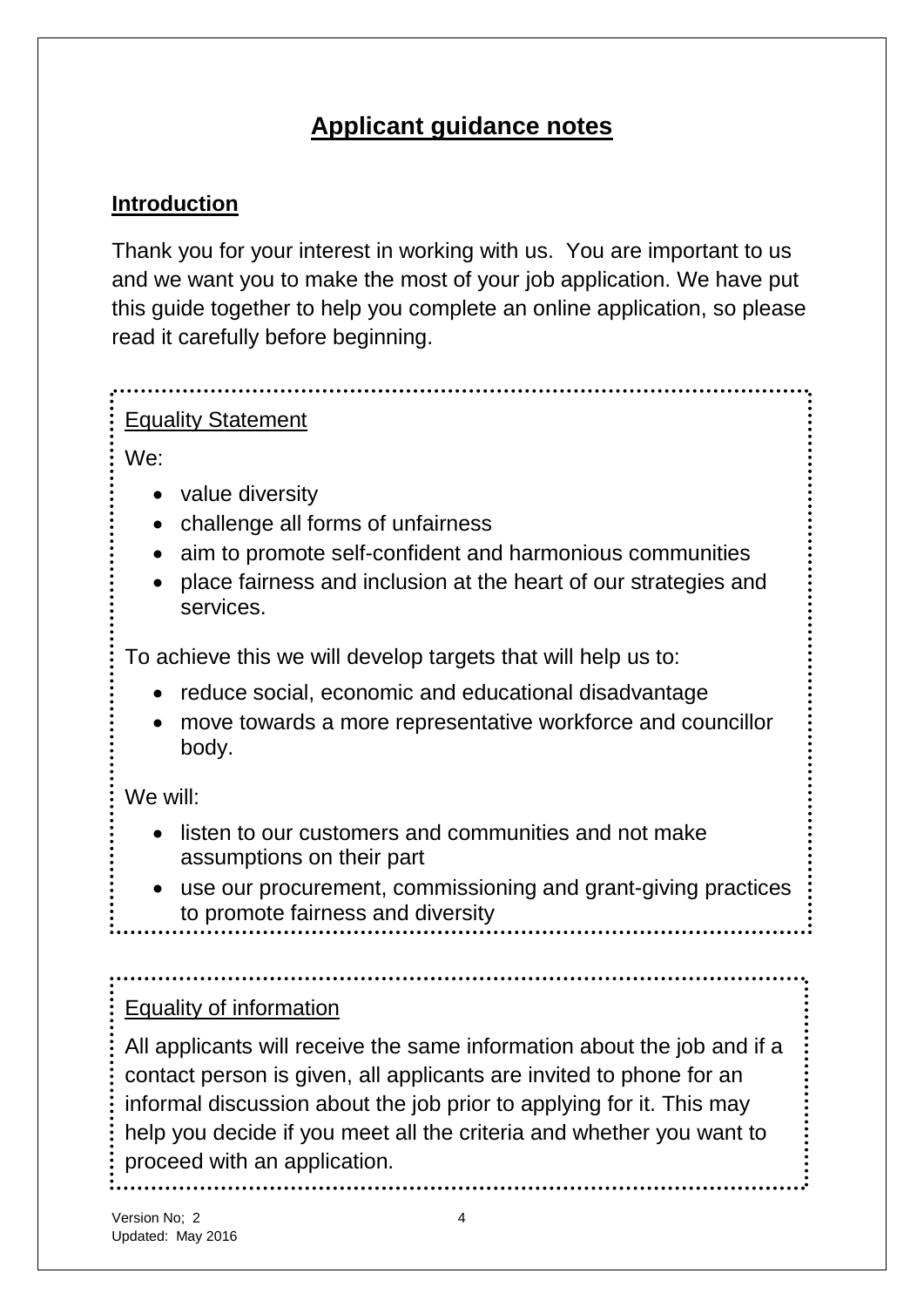#### <span id="page-4-0"></span>**Prior to completing your application**

#### <span id="page-4-1"></span>**Job compatibility**

Please carefully read the job description, person specification and other related documents, to ensure that that the job and conditions are suitable for you and your level of experience. If you are happy to apply for the job, you may proceed with completing your application form.

It is important that you fill in every section of the form as fully and accurately as possible. Our decision on who to interview will be based on the information you give in your application form.

All applications from both internal and external candidates, are considered against the essential requirements given in the job description.

# <span id="page-4-2"></span>**Documents and information**

The application form will require a variety of information from you. We strongly suggest that you find this information before you start.

The information required for an application includes:

- UK National Insurance number. If you do not have a UK National Insurance Number, this field should be left blank.
- Employment history. You will need to give details of the places and dates of previous employment including job title and duties.
- Education and qualifications. You will need to enter the dates, grades and types of qualification which you hold, as well as the details of the centres of learning where you obtained these.
- Referees. You will need to give the contact details including postal and email addresses (and/ or telephone number) of two referees, who will typically be your former employer, tutor, teacher or other non- family member, depending on your circumstance.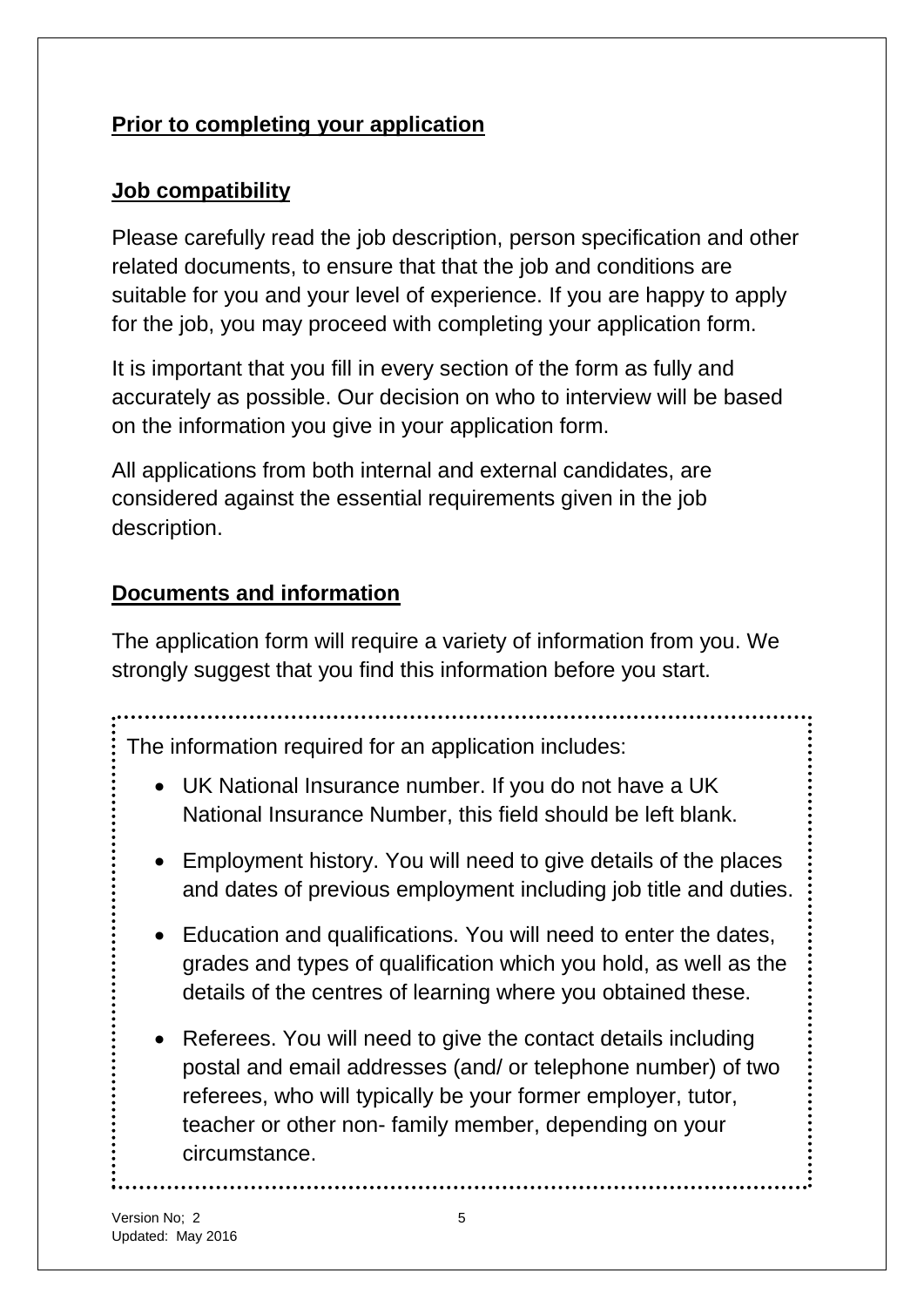Please complete every page and section of the form as fully as you can by answering every relevant question, selecting from the drop down boxes and providing as much detail as possible in your responses.

#### <span id="page-5-0"></span>**Confirmation statement**

This guide will help you complete your application form. You will have to confirm you have read this guide

#### <span id="page-5-1"></span>**Recruitment of Ex Offenders Policy**

Please read the following City of York Councils policy statement on the recruitment of Ex Offenders prior to completing your application.

- *As an organisation assessing applicants' suitability for positions which are included in the Rehabilitation of Offenders Act 1974 (Exceptions) Order using criminal record checks processed through the Disclosure and Barring Service (DBS), City of York Council complies fully with the code of practice and undertakes to treat all applicants for positions fairly.*
- *City of York Council undertakes not to discriminate unfairly against any subject of a criminal record check on the basis of a conviction or other information revealed.*
- *City of York Council can only ask an individual to provide details of convictions and cautions that we are legally entitled to know about. Where a DBS certificate at either standard or enhanced level can legally be requested (where the position is one that is included in the Rehabilitation of Offenders Act 1974 (Exceptions) Order 1975 as amended, and where appropriate Police Act Regulations as amended).*
- *City of York Council can only ask an individual about convictions and cautions that are not protected.*
- *City of York Council is committed to the fair treatment of its staff, potential staff or users of its services, regardless of race, gender,*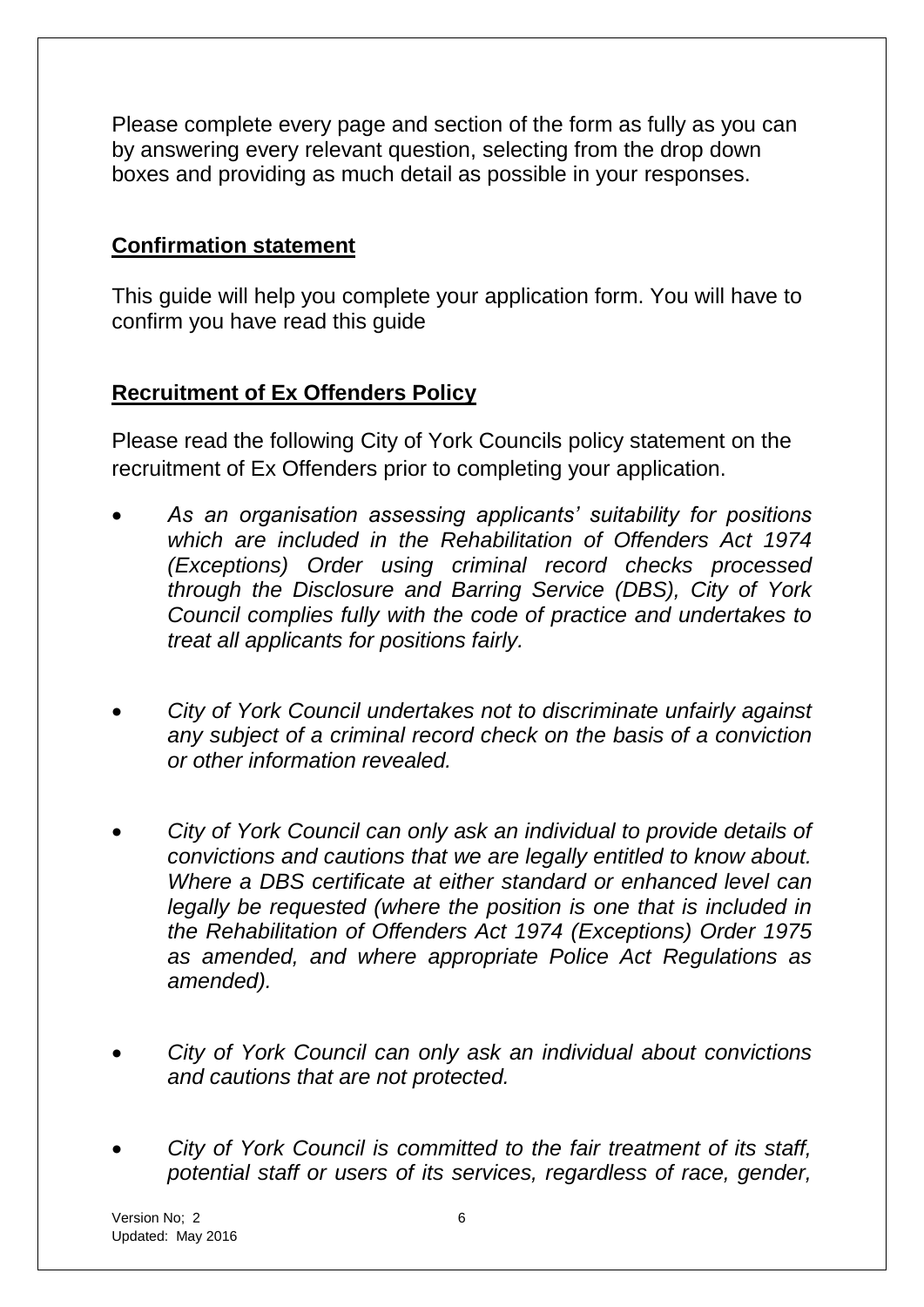*religion, sexual orientation, responsibilities for dependants, age, physical/mental disability or offending background.*

- *We have a written policy on the recruitment of ex-offenders, which is made available to all DBS applicants at the start of the recruitment process*
- *City of York Council actively promotes equality of opportunity for all with the right mix of talent, skills and potential and welcome applications from a wide range of candidates, including those with criminal records. We select all candidates for interview based on their skills, qualifications and experience.*
- *An application for a criminal record check is only submitted to DBS after a thorough risk assessment has indicated that one is both proportionate and relevant to the position concerned. For those positions where a criminal record check is identified as necessary, all application forms, job adverts and recruitment briefs will contain a statement that an application for a DBS certificate will be submitted in the event of the individual being offered the position*
- *We ensure that all those in the City of York Council who are involved in the recruitment process have been suitably trained to identify and assess the relevance and circumstances of offences. We also ensure that they have received appropriate guidance and training in the relevant legislation relating to the employment of exoffenders, e.g. the Rehabilitation of Offenders Act 1974.*
- *At interview, or in a separate discussion, we ensure that an open and measured discussion takes place on the subject of any offences or other matter that might be relevant to the position. Failure to reveal information that is directly relevant to the position sought could lead to withdrawal of an offer of employment.*
- *We make every subject of a criminal record check submitted to DBS aware of the existence of the code of practice and make a copy available on request.*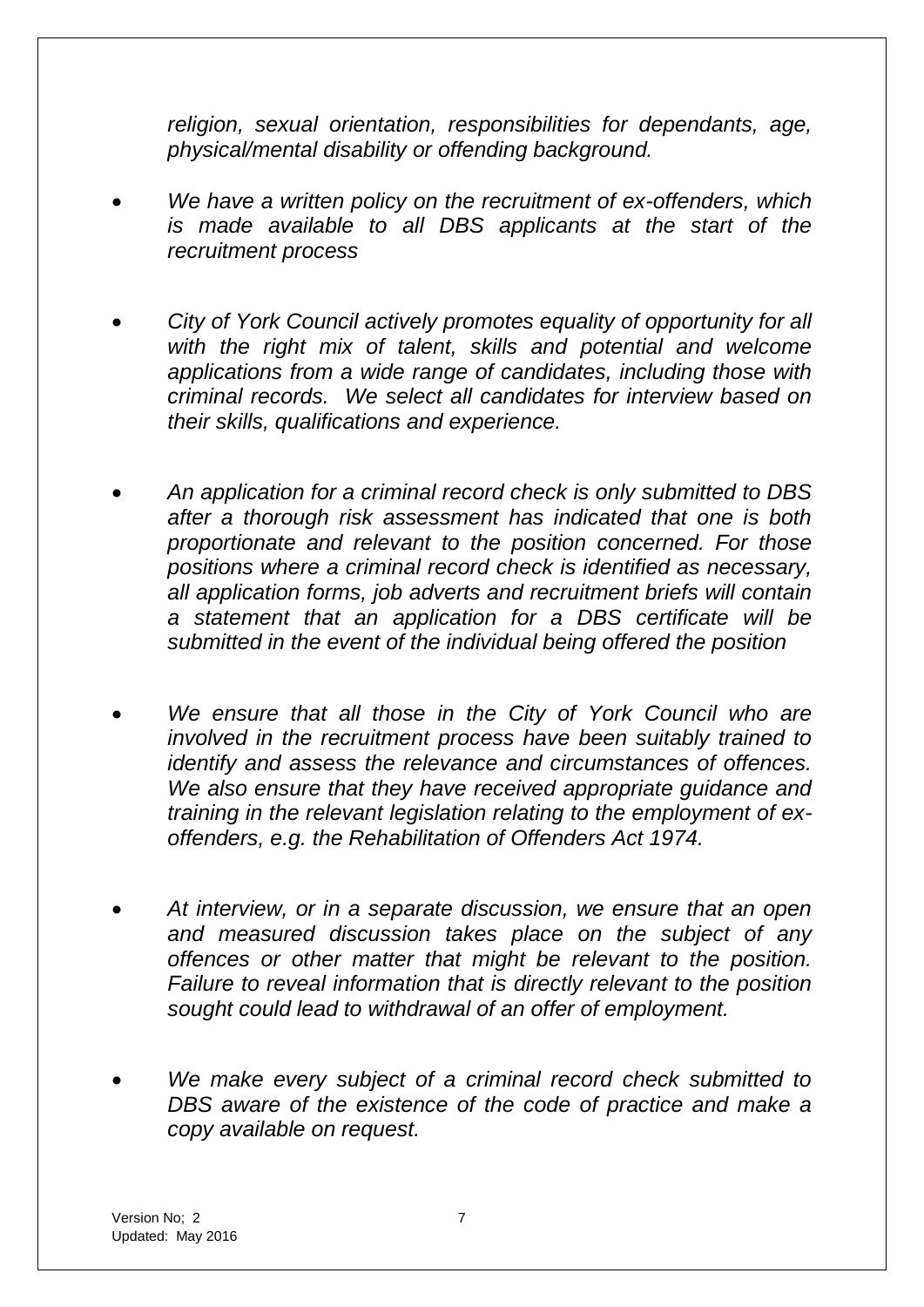*We undertake to discuss any matter revealed on a DBS certificate with the individual seeking the position before withdrawing a conditional offer of employment.*

*(Source [https://www.gov.uk/government/organisations/disclosure-and](https://www.gov.uk/government/organisations/disclosure-and-barring-service)[barring-service](https://www.gov.uk/government/organisations/disclosure-and-barring-service)*)

#### <span id="page-7-0"></span>**Personal information**

It is essential that you complete this section as fully as you can, as missing information may delay the recruitment process.

#### <span id="page-7-1"></span>**Contact details**

These are the details we will use to contact you about your application if necessary.

#### <span id="page-7-2"></span>**Employment details**

All employment history should be given with full contact details.

A brief explanation of your main duties and responsibilities in a role should be given. If you wish to give more detail on a role you may do so in the Supporting information section.

All periods of unemployment or gaps in employment of three months or more, must be explained in the 'Employment History Gaps' section.

#### <span id="page-7-3"></span>**Education and qualifications**

On this page you can enter any qualifications you feel are relevant or necessary for the post you are applying for.

Original copies of any relevant qualifications will be required to be verified for the successful candidate.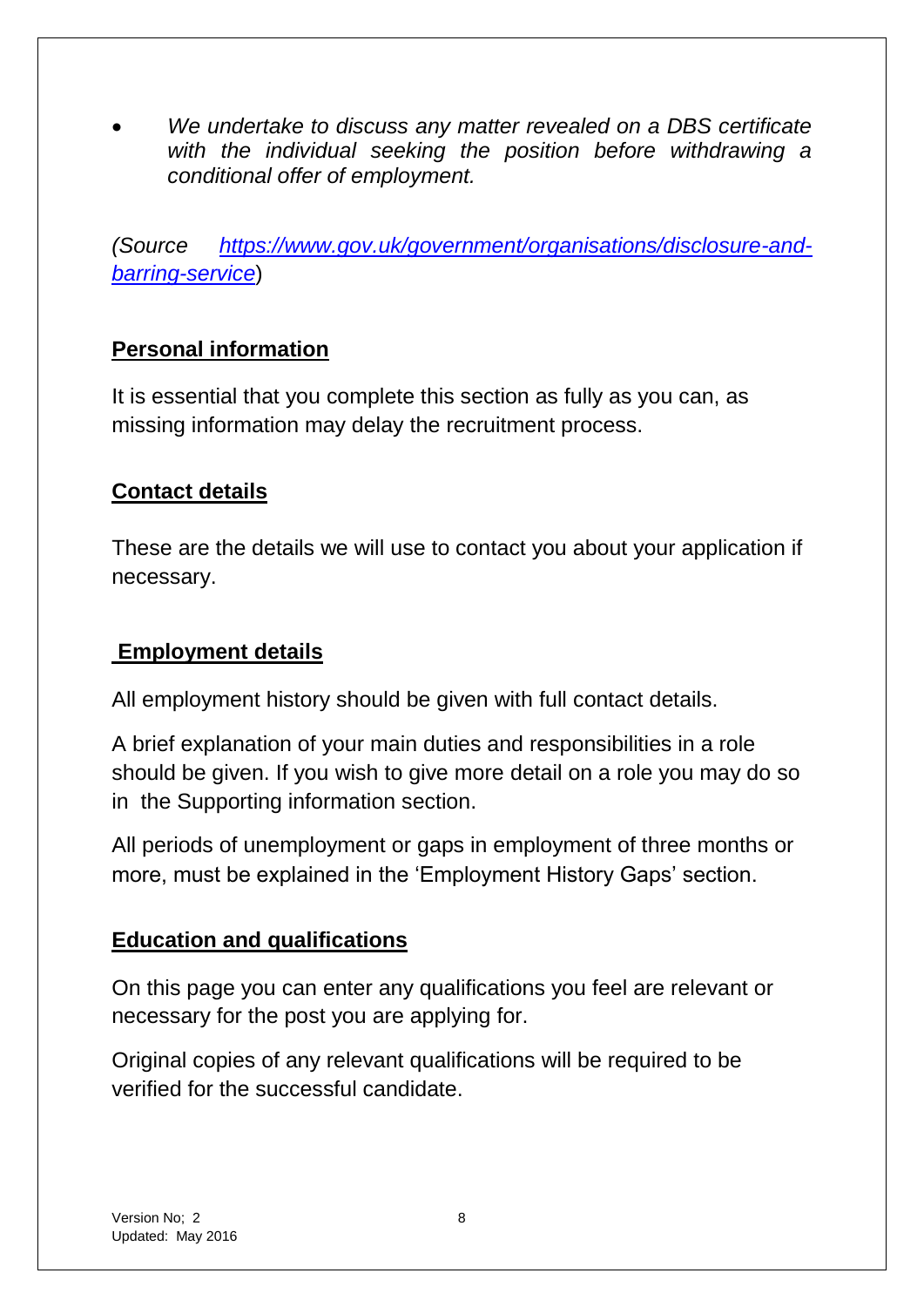### <span id="page-8-0"></span>**Additional qualifications**

If you have any qualifications that do not appear on the subject list please enter details in this text box.

#### <span id="page-8-1"></span>**Professional memberships and training**

If you have professional memberships or training, you feel that are relevant to your application, please ensure that you provide complete and full information to support these.

### <span id="page-8-2"></span>**Supporting information**

The statement box in this section is your chance to really explain why you'd suit the role for which you are applying for, whilst addressing the knowledge and skills/person specification section in the job description.

**You should limit your supporting statement to one** A4 page of text (depending on font size).

This is the only place on the application form to demonstrate how your experience and skills suit the role. Additional documents or CV's may not be accepted – please check with the school.

In your statement, as well as providing any additional information about you which you feel is relevant to the role, please ensure that you have:

• Provided information, examples and evidence to illustrate how you meet each of the 'knowledge and skills' criteria in the job description. You should refer to any relevant experience acquired inside work and if appropriate, outside of work, (e.g. community, voluntary or leisure interests).

To be selected for interview you must demonstrate that you meet these criteria to a greater relevance and/or depth than others.

Evidenced your suitability, beyond making simple statements.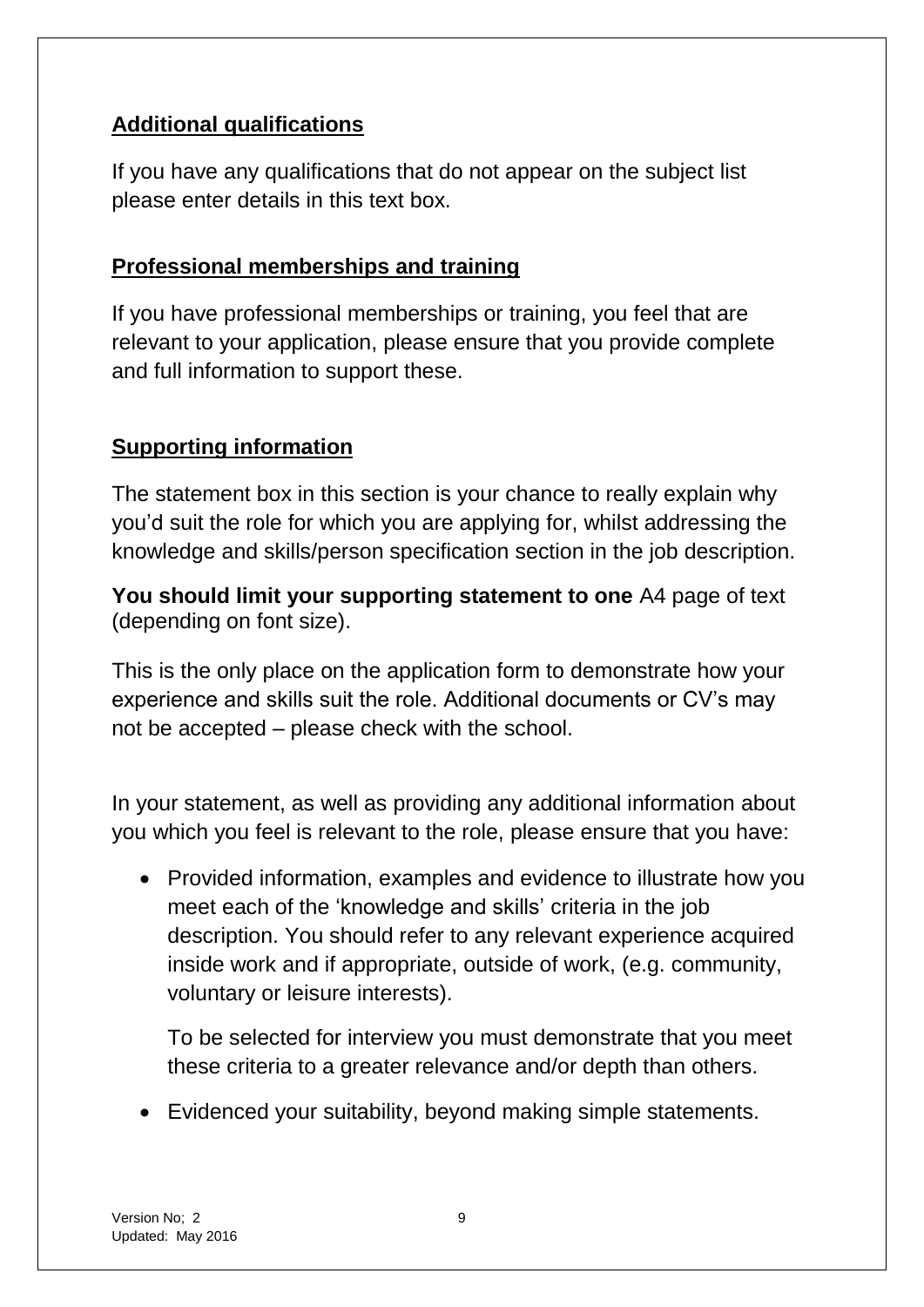For example, if the job description requires that you are "highly motivated with excellent communication and numeracy skills", simply saying "I am highly motivated with excellent communication and numeracy skills", will not be sufficient. You must include descriptions and examples from your experience (in and/ or out of work), which illustrate you having and using these skills.

#### <span id="page-9-0"></span>**References**

It is important that you give details for valid referees otherwise there may be a delay in confirming your appointment, should you be successful.

Please ensure that you provide the full details for two people who can comment on your suitability for the post. These people should be:

- 1. Your present employer or, if currently not employed, your last employer; AND
- 2. Your former employer i.e. your employer prior to your present or last employer; OR
- 3. If you haven't been employed before or you have only one former employer, you may use, if they consent, the details of:
	- a. Your current or former teacher, lecturer or tutor
	- b. Some other person of a 'profession' who can comment on your suitability for the role eg policeman, doctor, solicitor etc.

You **cannot use a family member or a friend** as a referee. This applies even if you work for a family member.

All referees must be over 18 years old.

Please seek an alternative referee if you cannot comply with the above requirements. Contact us if you are unsure.

References may be taken up prior to interview for posts within schools. If you have any objection to references been taken up at this point please make the recruiting manager aware of this.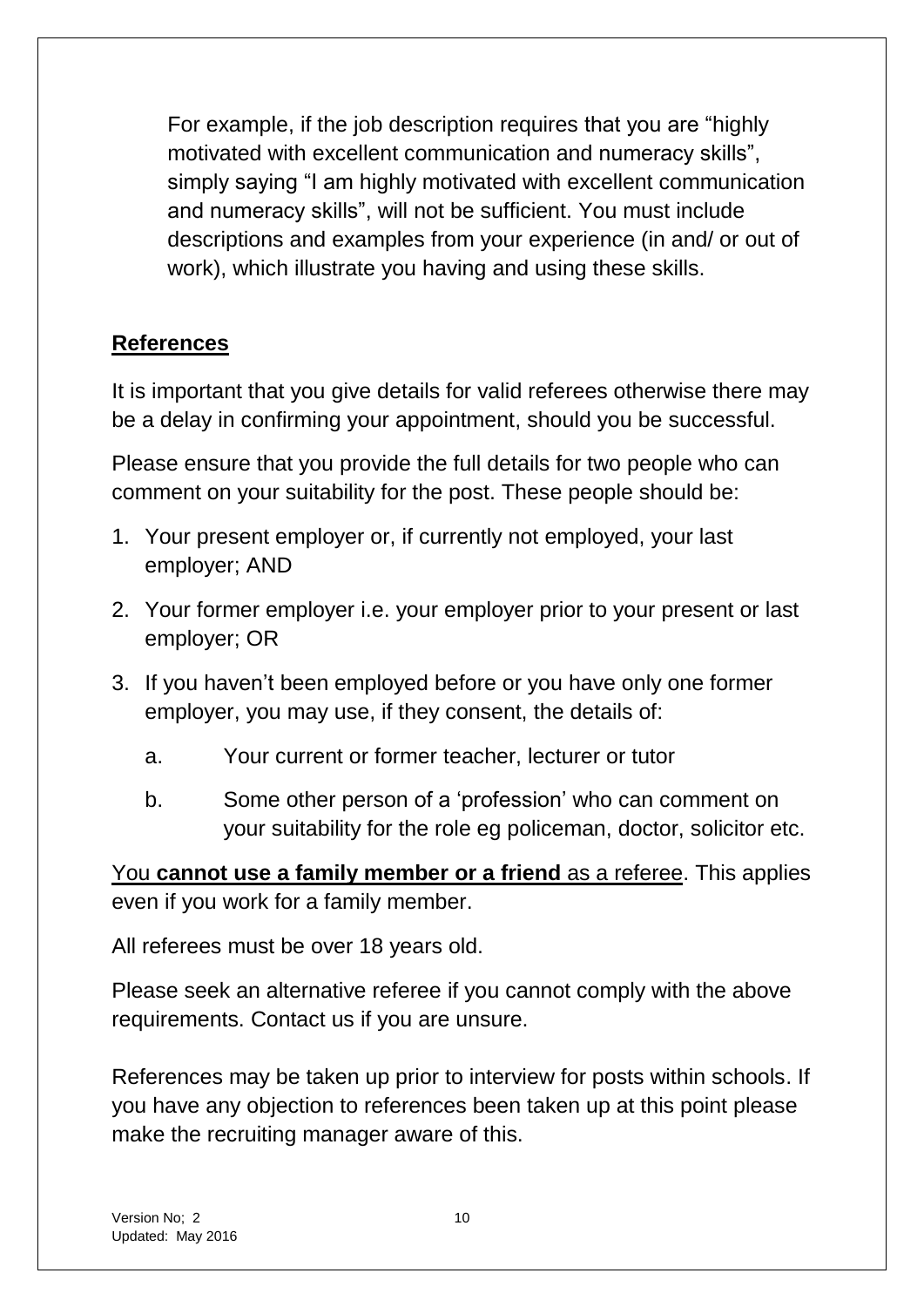Confirmation of the offer of employment will be subject to satisfactory pre employment checks including references*.*

# <span id="page-10-0"></span>**Equal opportunities and sensitive information**

We are required by law to request certain personal data from applicants and employees, so that we can monitor and enforce our commitment to equal opportunities in employment.

The school is committed to equality and aims to ensure that everyone who works for us is treated fairly and is not subjected to unlawful discrimination on grounds of their sex, age, race, ethnic or national origins, marriage or civil partnership, pregnancy and maternity, gender reassignment, sexual orientation, religion or belief, family responsibility, disability or political beliefs. Applications are welcome from all sections of the community.

P lease complete the Equal Opportunities section in full. This is a mandatory section, however, in each category (except Nationality and Carer) there are "prefer not to say" or "unspecified" options, which you can use if you would prefer not to provide this information.

This section of the form is confidential and for monitoring purposes only. It will not be used as part of the selection process or disclosed to the recruitment panel.

### <span id="page-10-1"></span>**Disability information**

The Equality Act 2010 protects disabled people. The Act defines a person as disabled if they have a physical or mental impairment, which has a substantial and long term impact (i.e. has lasted or is expected to last at least 6 months) and has an adverse effect on people's ability to carry out normal day-to-day activities.

If any of the following apply, you should indicate this and then give details in the space provided:

• Physical impairment, such as difficulty using your arms, or mobility issues which mean using a wheelchair or crutches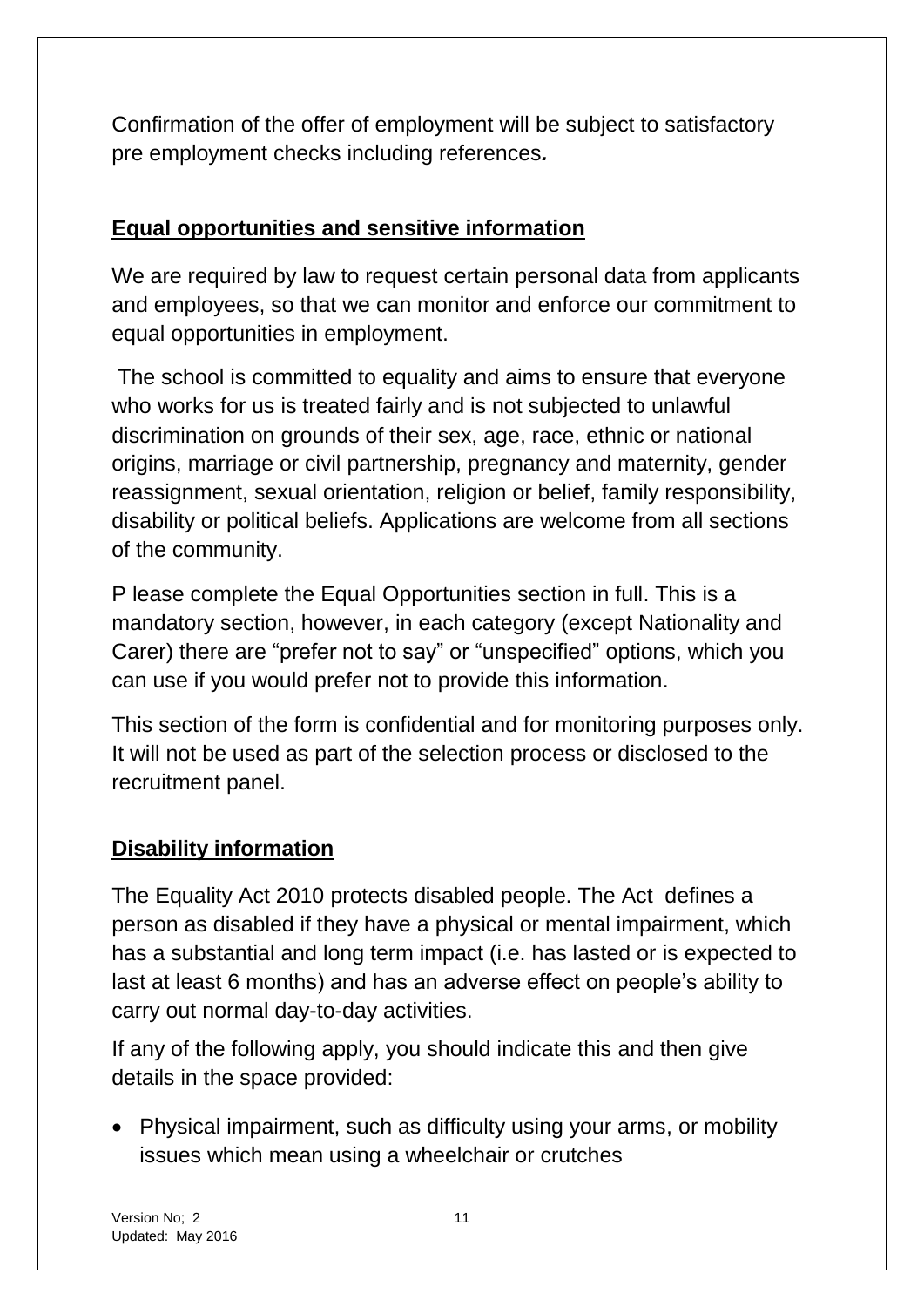- Sensory impairment, such as being blind/ having a serious visual impairment or being deaf/ having a serious hearing impairment
- Mental health condition, such as depression or schizophrenia
- Learning disability (such as Down's syndrome or Dyslexia) or cognitive impairment (such as autism or head-injury)
- Long-standing illness or health condition such as cancer, HIV, diabetes, chronic heart disease, or epilepsy
- <span id="page-11-0"></span>Other, such as disfigurement (please specify if you wish)

#### **Carer responsibilities**

City of York Council values and embraces all people, regardless of any caring responsibilities that they may have, and strives to ensure that all people are treated with dignity and respect.

A carer is defined as someone who looks after family, partner or friends in need of help because they have a disability, mental health problem, an addiction or are frail or ill. The help they provide is unpaid (except for Carers Allowance). This excludes childcare/ family responsibility.

A relative includes a spouse, partner (including exes), parents, grandparents, siblings, adult children, grandchildren and corresponding relatives of one's spouse or partner (ie in-laws)

#### <span id="page-11-1"></span>**Guaranteed interview scheme**

City of York Council guarantee, under the 'Positive about Disabled People' scheme, an interview for all applicants with a disability who meet the minimum criteria on the person specification.

To be eligible to apply under the guaranteed interview scheme you must meet the minimum criteria for the job

By this we mean that you must provide us with evidence in your application form which demonstrates that you generally meet the level of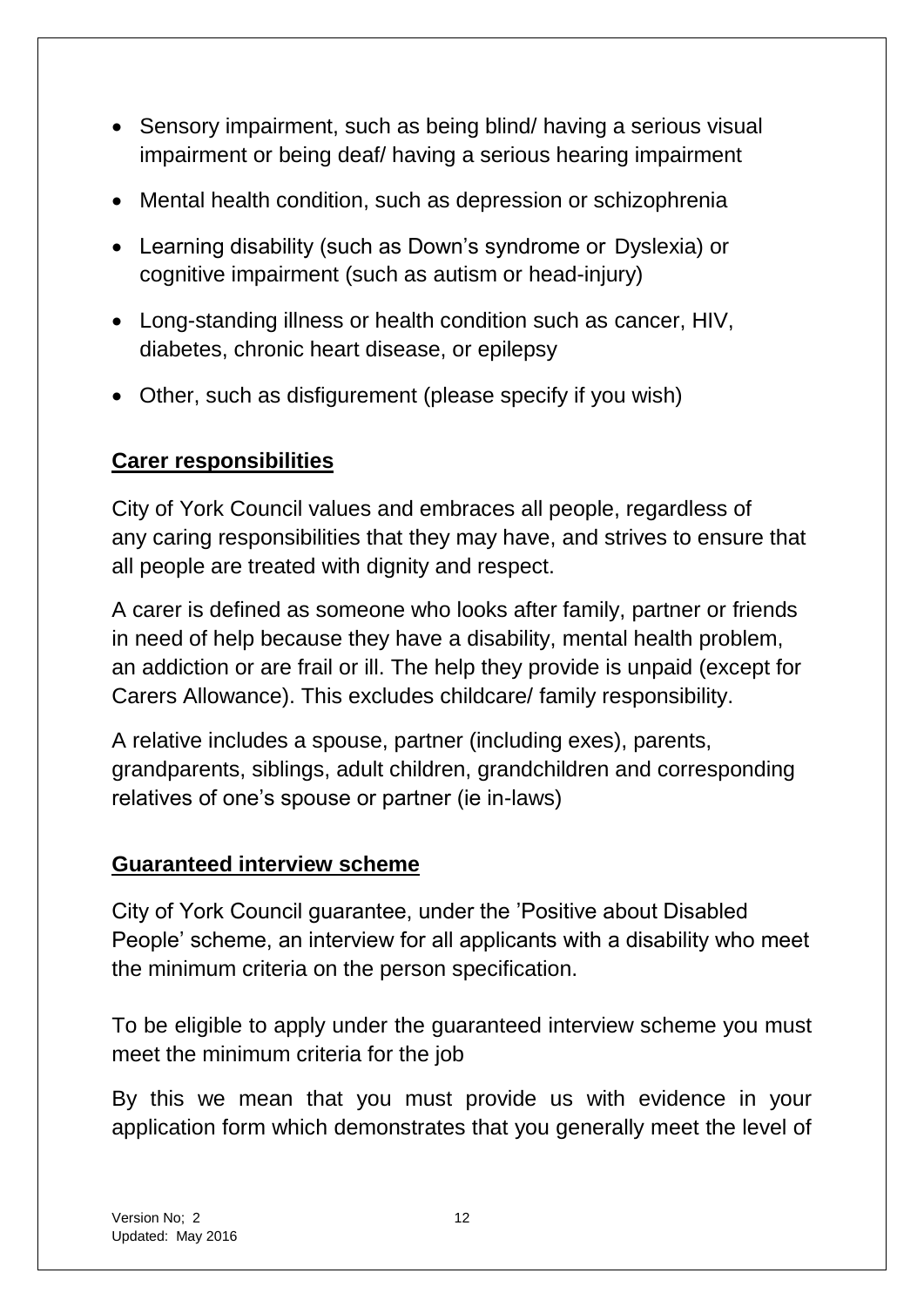competence required for each element within the skills and knowledge section within the job description.

If you are applying under this scheme you must say so in the relevant section of the form.

Recruiting Managers will be informed of candidates applying under the scheme but will not have information on the disability or background.

#### <span id="page-12-0"></span>**Job sharing**

Job sharing is a form of employment where the duties and responsibilities of the post, which would normally be held by one person, are shared. Terms and conditions of employment differ to those of part time working.

The school supports job sharing, where reasonable and practicable, and where it will not have an adverse impact on operational requirements.

### <span id="page-12-1"></span>**Criminal Records, Convictions and Cautions**

Posts involving working with children, young people or vulnerable adults are covered by the Rehabilitation of Offenders Act 1974 (Exceptions) Order 1975.

This means you must disclose information about any spent or unspent convictions when applying for these posts *except* where they are protected convictions and cautions as described in article 2A of the Rehabilitation of Offenders Act 1974 (Exceptions) Order 1975. See \* below for more information).

The school will check all information relating to prospective employees through the Disclosure & Barring Service (DBS). By completing the declaration at the end of the application form, you confirm that you understand the provisions and give permission to carry out this DBS check (if you are successful at interview).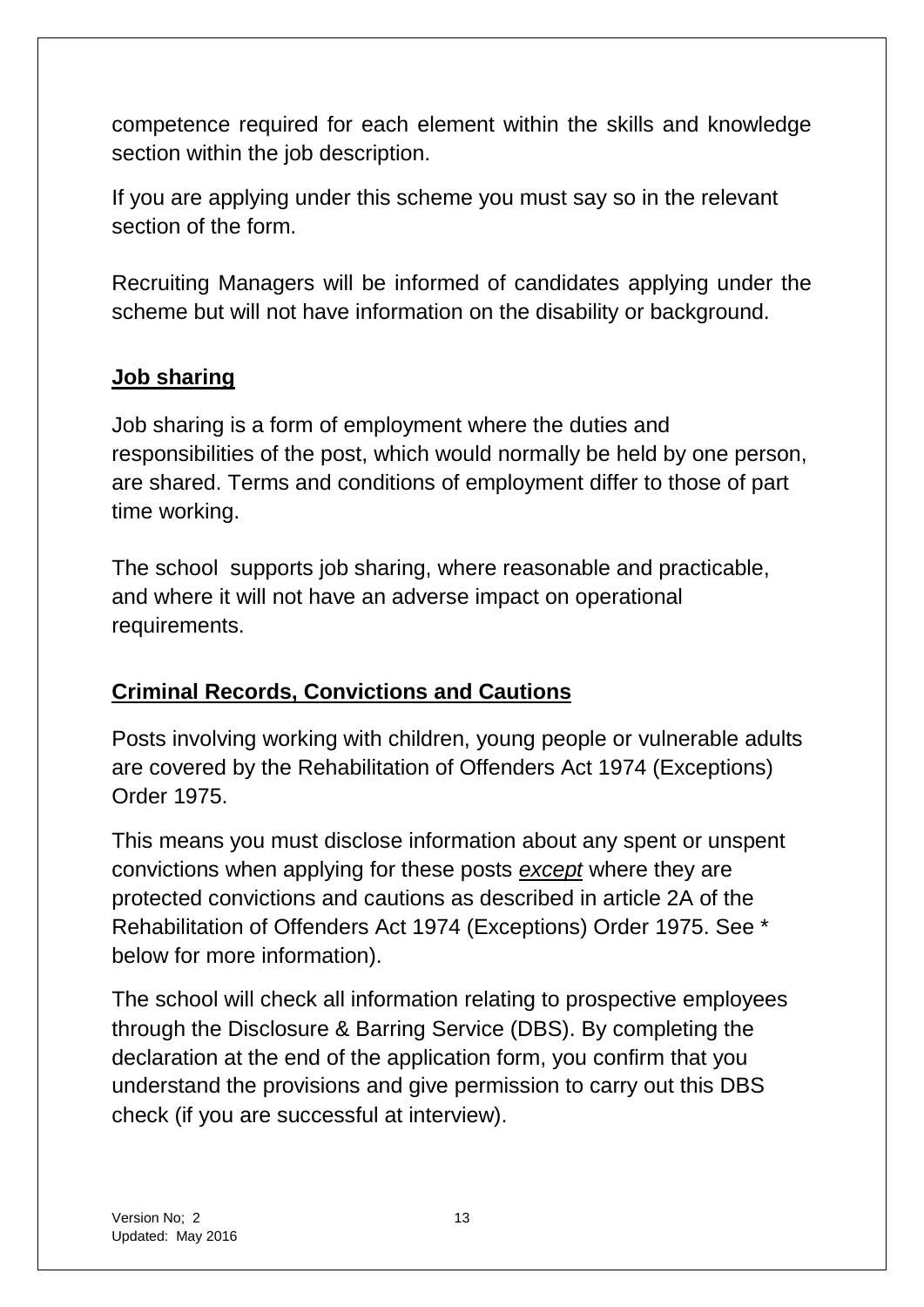The DBS Code of practice can be found via <https://www.gov.uk/government/publications/dbs-code-of-practice>

Answers to the questions on the application form should be answered taking into account the DBS filtering guidance which can be found at <https://www.gov.uk/government/publications/dbs-filtering-guidance>

If you answer 'yes' to any of the questions and you are shortlisted, the panel will discuss this at interview.

Failure to disclose information or convictions which for other purposes are 'spent' but not 'protected' under the provisions of the Act, will normally result in the offer of employment being withdrawn. Dismissal may also happen if we find out any relevant information after we have appointed you.

Any information you provide will be confidential and will not necessarily exclude you from appointment.

\* For further information and guidance on 'spent' convictions, cautions or bind-overs please refer to:

 DBS [https://www.gov.uk/government/organisations/disclosure](https://www.gov.uk/government/organisations/disclosure-and-barring-service)[and-barring-service](https://www.gov.uk/government/organisations/disclosure-and-barring-service)

or

NACRO' <http://www.nacro.org.uk/resettlement-advice-service/>

### <span id="page-13-0"></span>**Relationship with the council**

You must not canvass or seek the support of members/ employees of CYC, in relation to your application. If you do, your application may be disqualified.

We appreciate that you may already be related to or connected to such a person. Please disclose and describe this connection to protect the status of your application.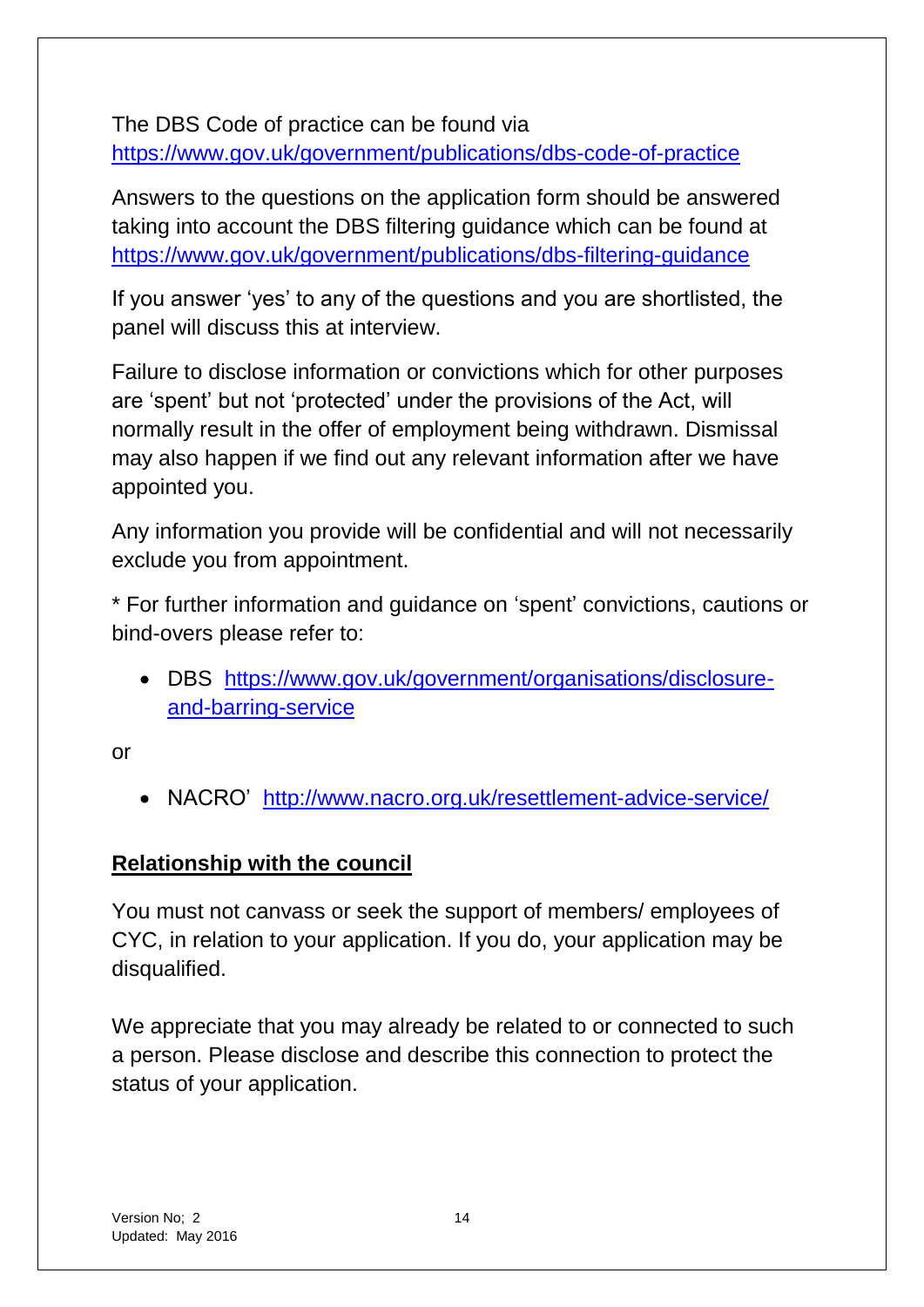#### <span id="page-14-0"></span>**Eligibility to work in the UK**

The Asylum and Immigration Act 1996 requires proof of the right to work in the UK. If you are offered employment, you will be required to prove your eligibility to work in the UK as part of the pre-employment check process.

If you need or have a permit, we will have to check your documents confirming your right to work in the UK. Please detail the reason, status and duration of your permission as well as any relevant other relevant information.

#### <span id="page-14-1"></span>**Teaching registration details**

If you are applying for a teaching post you are required to provide details of our teacher registration status and your teacher reference number (Dfe number).

These details can be found by contacting the Teacher Registration Agency..

[https://www.gov.uk/guidance/individual-teacher-records-information-for](https://www.gov.uk/guidance/individual-teacher-records-information-for-teachers)[teachers](https://www.gov.uk/guidance/individual-teacher-records-information-for-teachers)

#### <span id="page-14-2"></span>**Declaration**

You must complete this section to confirm that the information you have provided is, to the best of your knowledge and belief, true and complete and also so that we can process your application in accordance with the Data Protection Act 1998.

You are also giving permission for any number of past employers to be contacted regarding this application for employment.

#### <span id="page-14-3"></span>**Consent boxes**

Under Data Protection we are obliged to ask for your consent for us to contact you via the details you have supplied on your application form. Please indicate by ticking the relevant yes or no boxes if you give your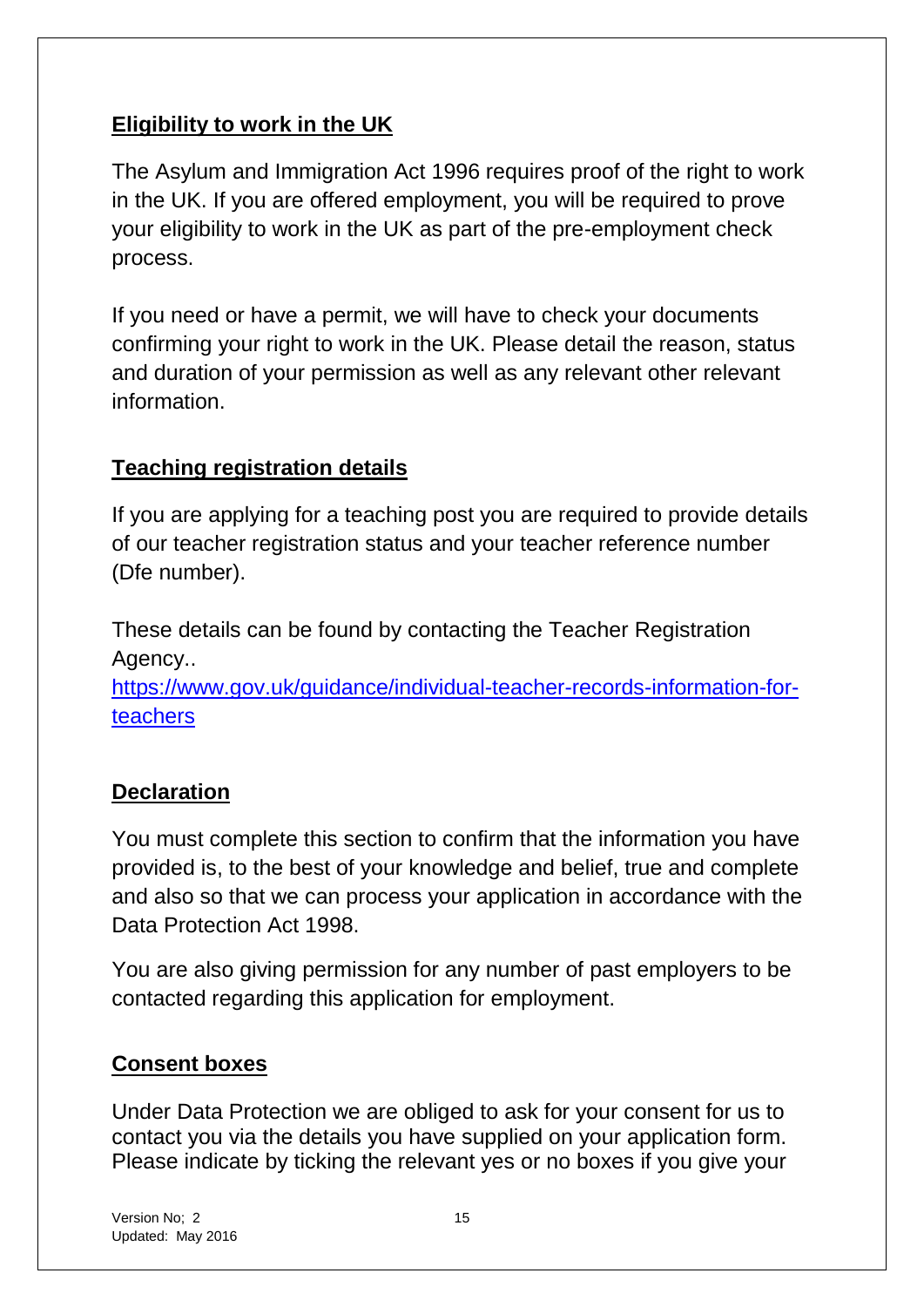consent for us to contact you about your application and/or contact you about feedback.

### <span id="page-15-0"></span>**Retention and storage of information**

#### **What information do we collect?**

You will be asked to provide certain information about yourself, including your name, contact details, date of birth and employment history.

Some of the information is necessary in order for the School to consider an application for a vacancy or meet its statutory monitoring and reporting responsibilities. However, where indicated, some of the information is optional and you can choose not to complete.

#### **How we use the information you give us**

The personal information you provide in your application and as part of the recruitment process, will only be held and used for the purpose of the selection processes of the School and in connection with any subsequent employment or placement, unless otherwise indicated.

We will only keep unsuccessful applicant's personal information for a period of 6 months from the date the recruitment campaign closes, with anonymised equal opportunities information being held outside of the system, for a maximum of 12 months and then deleted or destroyed securely.

In the event of your application resulting in an offer or employment and your acceptance of a position with the School, your personal information will be stored in an electronic personal file in accordance with the Data Protect Act and the Schools retention schedule requirements. When we no longer have a need to keep it, we will delete or destroy it securely.

We may be required or permitted, under the Data Protection Act 1998 to disclose your personal information without your explicit consent, e.g. if we have a legal obligation to do so, such as law enforcement, regulation and licensing, criminal prosecutions and court proceedings.